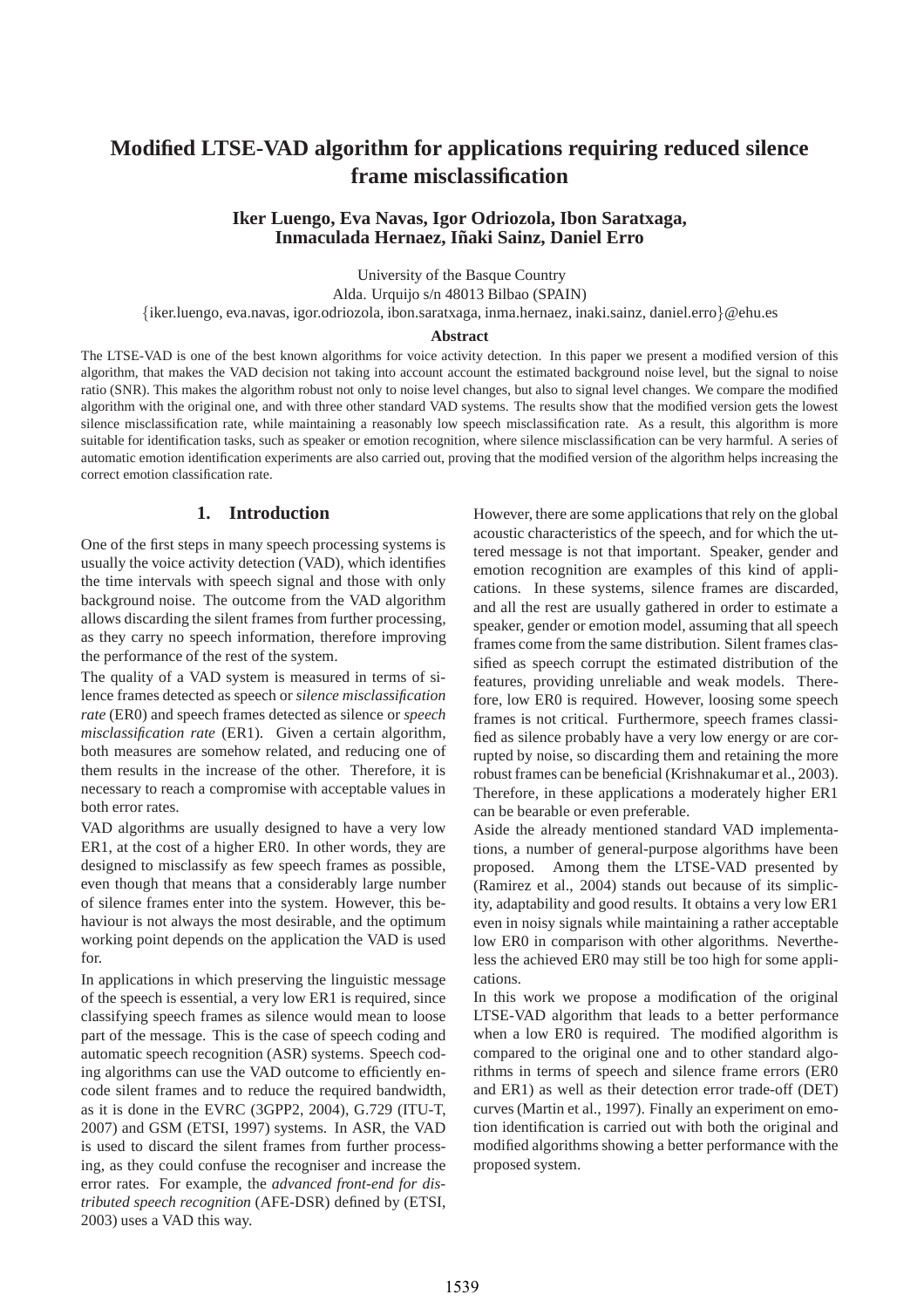### **2. Original LTSE-VAD algorithm**

In broad lines, the original LTSE-VAD algorithm presented by (Ramirez et al., 2004) computes the divergence between the long term spectral envelope (LTSE) of the current frame and the mean spectrum of the noise in order to decide whether the frame contains speech or not. A divergence larger than a given threshold means that the spectral characteristics of the frame and the noise are different enough to classify it as speech. Otherwise, it is classified as silence. When the noise level is low, the speech and silence parts are easily distinguishable, but with a noisy signal the difference is not so clear. Therefore the decision threshold is adaptive and depends on the noise level, so that the algorithm gets good results with different noise levels.

Let  $s[n]$  be the input signal, which is windowed with fixedlength overlapping windows, resulting in L frames  $x(l)$ with  $l = 1...L$ . Let  $X(k, l)$  be the spectrum amplitude for frequency bin  $k$  in frame  $l$ , estimated with a discrete Fourier transform (DFT), with  $k = 1...K$ . The LTSE of order N for frame  $x(l)$  is defined as:

$$
LTSE(k, l) = \max_{-N \le j \le N} \{ X(k, l+j) \}
$$
 (1)

The LTSD between the frame and the estimated noise spectrum  $N(k)$  is defined as:

$$
LTSD(l) = 10 \cdot \log_{10} \left( \frac{1}{K} \sum_{k=1}^{K} \frac{LTSE^{2}(k, l)}{N^{2}(k)} \right) \quad (2)
$$

Estimation of the noise spectrum  $N(k)$  and noise power  $P_N$  can be done during a short initialisation step averaging  $T$  frames without vocal activity (and thus with only background noise), if the initial silence is known to be long enough.

$$
N(k) = \frac{1}{T} \sum_{l=1}^{T} X(k, l)
$$
 (3)

$$
P_N = \frac{1}{KT} \sum_{l=1}^{T} \sum_{k=1}^{K} X^2(k, l)
$$
 (4)

The LTSD value of each frame is compared to a given threshold  $\gamma$ . If the LTSD is larger than this threshold, it is labelled as speech, otherwise it is labelled as silence. The capability of the system to detect the vocal activity correctly depends on the signal to noise ratio (SNR). With high SNR the acoustic characteristics of speech and background noise are clearly different, so the threshold  $\gamma$  can be set at a fairly large value. With lower SNR the power and spectrum of frames with and without vocal activity are more similar, and it is more difficult to distinguish them. That means that for low SNR  $\gamma$  should be small in order to make the algorithm more flexible.

Therefore, the value of the threshold  $\gamma$  is set according to the noise level  $P_N$ :

$$
\gamma(l) = \begin{cases} \gamma^m & P_N(l) \le P_N^m \\ \gamma^M & P_N(l) \ge P_N^M \\ \frac{P_N(l) - P_N^m}{P_N^m - P_N^M} (\gamma^m - \gamma^M) + \gamma^m & \text{other} \end{cases}
$$
 (5)

where  $P_N(l)$  is the estimated noise power for frame l, and  $P_N^m$  and  $P_N^M$  are the minimum and maximum considered values for the noise power, while  $\gamma^m$  and  $\gamma^M$  are the predefined thresholds for these extreme noise values respectively. In order to make the algorithm adaptive to time-varying noise levels, the estimated noise spectrum  $N(k)$  and noise power  $P_N$  are updated with each frame classified as nonspeech using a factor  $\alpha_N$ :

$$
N(k,l) = \begin{cases} \alpha_N \cdot N(k,l-1) + (1 - \alpha_N) \cdot X(k,l) & \text{if silence} \\ N(k,l-1) & \text{if speech} \end{cases}
$$
  
(6)  

$$
P_N(l) = \begin{cases} \alpha_N \cdot P_N(l-1) + (1 - \alpha_N) \cdot P_X(l) & \text{if silence} \\ P_N(l-1) & \text{if speech} \end{cases}
$$

(7) with  $P_X(l)$  the power of frame l. The initial values  $N(k, 0)$ and  $P_N(k, 0)$  are obtained during the initialisation step using equations (3) and (4). This adaptive behaviour, together with the use of a noise-level dependent threshold, are the characteristics that give the algorithm its robustness and great accuracy.

Finally, a hangover mechanism is implemented in order to delay the speech to silence transitions during  $HO$  frames. This mechanism is turned off if the LTSD exceeds a given threshold  $LTSD<sub>0</sub>$ , as this would mean that the difference is clear enough not to need the hangover at all.

#### **3. Modified LTSE-VAD algorithm**

Making the threshold depend only on the noise level means that the speech level is considered to be the same in all cases. The difference between the LTSE of the signal and the noise spectrum does not depend on the noise level itself but on the SNR: the noise level may increase, but if the speech level increases as well, the relation (and the LTSD) may remain the same. It is expected that modifying the original LTSE-VAD algorithm in order to make the threshold dependent on the SNR instead of the noise level will improve results under certain conditions.

Therefore, we propose to estimate the threshold value according the the SNR level instead:

$$
\gamma(l) = \begin{cases} \gamma^m & SNR(l) \leq SNR^m\\ \gamma^M & SNR(l) \geq SNR^M\\ \frac{SNR(l) - SNR^m}{SNR^m - SNR^M} (\gamma^m - \gamma^M) + \gamma^m & \text{other} \end{cases}
$$
(8)

with  $SNR(l)$  the SNR value for frame l, and  $SNR^m$  and  $SNR<sup>M</sup>$  the minimum and maximum considered SNR values.

Using the SNR as a parameter to define the proper value for  $\gamma$  involves having a mechanism to estimate the SNR value for each frame. In addition to equations (6) and (7) to estimate the noise spectrum and power for each frame in an adaptive process, we also estimate the speech level adaptively:

$$
P_S(l) = \begin{cases} \alpha_S \cdot P_S(l-1) + (1 - \alpha_S) \cdot P_X(l) & \text{if speech} \\ P_S(l-1) & \text{if silence} \end{cases}
$$
 (9)

Finally the adapted SNR for frame  $l$  is calculated as:

$$
SNR(l) = 10 \cdot \log_{10} (P_S(l)) - 10 \cdot \log_{10} (P_N(l)) \tag{10}
$$

Also, the hangover mechanism is completely turned off, as delaying the speech to silence transition may increase the ER0 type of errors.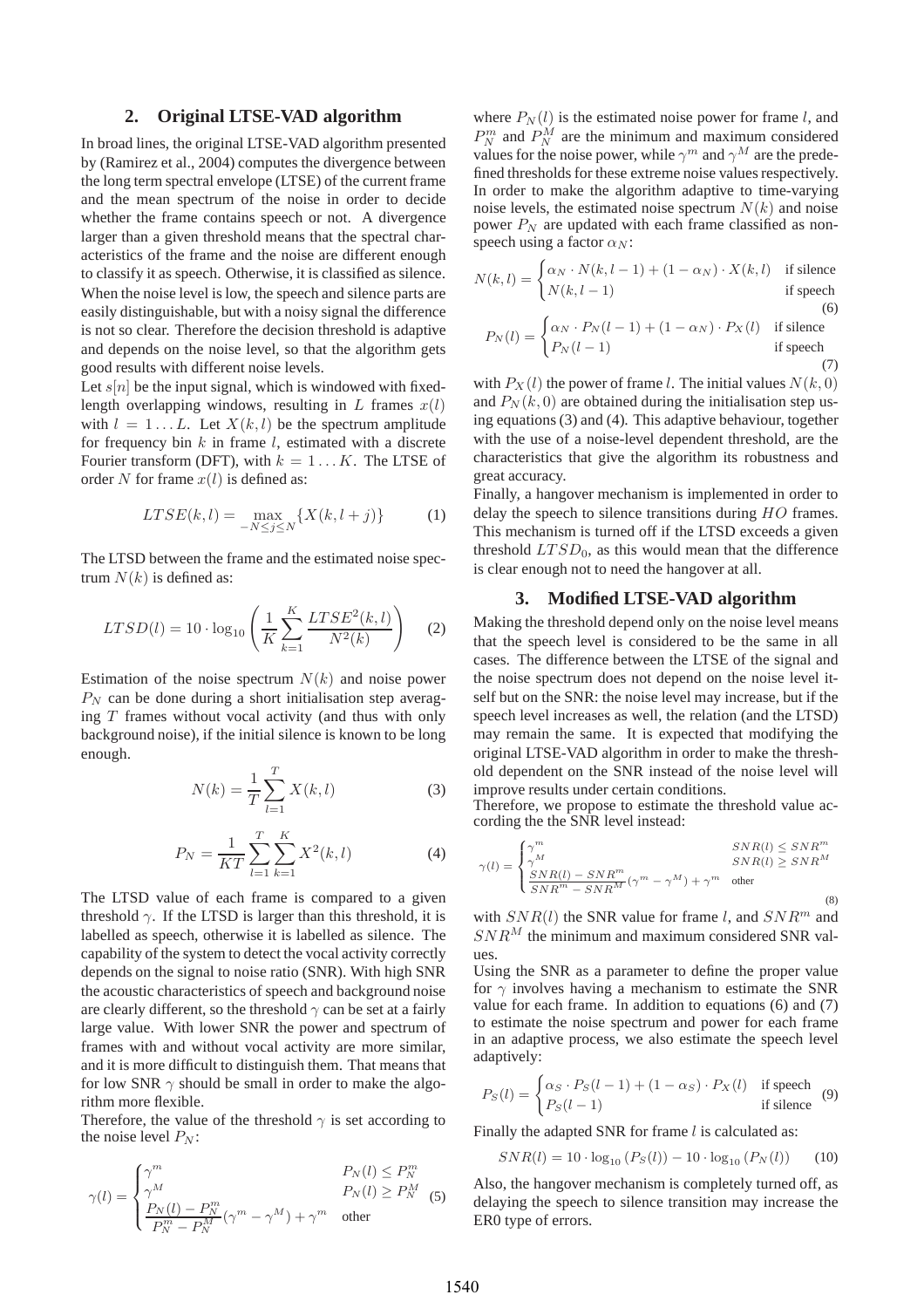## **4. Accuracy experiments**

In order to check the effect of the applied changes a series of accuracy experiments were carried out comparing the original and modified LTSE-VAD algorithms. At the same time, the performance of the VAD algorithms included in ITU G.729 (ITU-T, 2007) and ETSI AFE-DSR (ETSI, 2003) standards are evaluated and compared. The AFE-DSR standard uses two VAD algorithms, one for the noisereduction system and another one for the frame-dropping mechanism. Both are evaluated.

For these experiments the Spanish SpeeCon database (Iskra et al., 2002) was used. This database contains more than 1000 recordings in different environments (car, office and public place). Each recording was done with four different microphones: a close-talk headset (channel *C0*), a lavalier (channel*C1*), a medium distance cardioid microphone (0.5- 1 meter, channel *C2*) and a far distance omnidirectional microphone (channel *C3*). Each of these channels represents a different SNR, *C0* being the cleanest (around 20 dB) and *C3* the noisiest (0 dB) scenarios.

The signals in the database were recorded in raw format at 16 kHz sample rate and 16 bit per sample. All recordings were downsampled to 8 kHz prior to the experiments. The reference speech and silence labelling was performed manually.

#### **4.1. VAD accuracy experiments**

As a first experiment the considered algorithms were evaluated in terms of ER0 (silence frames detected as speech), ER1 (speech frames detected as silence) and TER (total error rate). For these experiments G.729 and AFE algorithms used their standard values, while the original LTSE algorithm used the values proposed by (Ramirez et al., 2004):  $N = 12, \, \gamma^m = 6, \, P^m_N = 30, \, \gamma^M = 2.5, \, P^M_N = 50,$  $\alpha_N = 0.95, LTSD_0 = 25, HO = 8.$  The modified algorithm was implemented with:  $N = 12$ ,  $\gamma^m = 8$ ,  $SNR^m = 5, \ \gamma^M = 15, \ SNR^M = 20, \ \alpha_N = 0.95,$  $\alpha_S = 0.95$ .

Table 1 shows the performance of these algorithms for each of the scenarios in the database. Among the standard systems G.729 is the one with highest error rates both in terms of ER0 and ER1. The AFE systems obtain a much better result in terms of ER1, especially AFE-FD. Since this algorithm is used to discard silence frames entering the ASR, it is very conservative with speech frames and is adjusted to loose as few speech samples as possible.

The original LTSE algorithm also performs significantly well in terms of ER1, with results comparable to those obtained by AFE-FD. But at the same time it manages to reduce the ER0 value, showing the benefits of the adaptive algorithm. Accordingly, the TER is also reduced with respect to the standard algorithms. Nevertheless, the ER0 is over 30% in all scenarios, which may be fatal in some applications.

The proposed changes provide the best results in terms of ER0, with values between 10% and 20%, depending on the noise level. At the same time the ER1 level is kept under 7% in all cases, which makes this algorithm suitable also for applications were ER0 type of errors is not critical but may have some importance. In fact, looking at the total

|                | G.729 | <b>AFE-FD</b> | <b>AFE-NR</b> | <b>LTSE</b> | Prop. |
|----------------|-------|---------------|---------------|-------------|-------|
| CO             | 3.63  | 0.03          | 0.62          | 0.05        | 0.78  |
| CI             | 9.28  | 0.23          | 1.98          | 0.49        | 4.77  |
| C <sub>2</sub> | 18.19 | 0.48          | 4.83          | 0.53        | 6.75  |
| C <sub>3</sub> | 17.22 | 1.41          | 8.30          | 1.34        | 5.04  |

(a) Error rate in speech frames (ER1)

|                | G.729 | <b>AFE-FD</b> | <b>AFE-NR</b> | <b>LTSE</b> | Prop. |
|----------------|-------|---------------|---------------|-------------|-------|
| $C\Omega$      | 56.06 | 63.88         | 58.23         | 38.57       | 15.23 |
| CI             | 70.23 | 54.75         | 55.96         | 33.04       | 8.62  |
| C <sub>2</sub> | 59.54 | 52.10         | 38.10         | 38.82       | 10.25 |
| C <sub>3</sub> | 70.49 | 50.10         | 47.65         | 34.88       | 22.55 |

(b) Error rate in silence frames (ER0)

|                | G.729 | <b>AFE-FD</b> | <b>AFE-NR</b> | <b>LTSE</b> | Prop. |
|----------------|-------|---------------|---------------|-------------|-------|
| CO             | 28.98 | 30.49         | 28.11         | 18.68       | 7.77  |
| CI             | 38.74 | 26.24         | 27.73         | 16.22       | 6.63  |
| C <sub>2</sub> | 38.16 | 25.09         | 20.69         | 19.02       | 8.44  |
| C <sub>3</sub> | 42.94 | 24.61         | 27.05         | 17.54       | 13.50 |

(c) Total error rate (TER)

Table 1: Comparison of ER0, ER1 and TER for the considered algorithms.

error rate, the proposed algorithm gives the lowest errors, with more than 90% of the frames correctly classified in *C0*, *C1* and *C2* scenarios.

#### **4.2. DET curves**

The proposed algorithm gets a lower ER0 partly at the cost of increasing the ER1 value. This same effect could be obtained modifying the LTSD threshold to a higher value and changing the working point of the algorithm. The key is to reduce significantly ER0 while increasing ER1 only a little. To see if the proposed changes really improve the performance of the system at different working points, Figure 1 shows the DET curves of the original LTSE and the proposed algorithms. The working points corresponding to the values of Table 1 are also represented.

It can be seen that the convenience of the applied changes depends on the selected working point. For low ER1 (under 1% in clean speech and under 5% in noisy speech) the original algorithm obtains the best performance, with the lowest values of ER0. This result seems reasonable, as the algorithm was developed precisely to give good results at low ER1 values.

On the other hand, for low ER0 values (below 10%) the proposed algorithm provides better results, with a lower corresponding ER1. This means that the proposed algorithm is more suitable for systems in which low ER0 is needed.

#### **4.3. Automatic emotion identification experiments**

As stated before, having a low ER0 value is especially important in speaker or emotion identification systems. Silence frames provide no information about the speaker or about the emotion, and they only increase the confusion in the system. On the contrary, ER1 errors are not so harmful, at least if they are kept below a reasonable level. Furthermore, speech segments that are classified as silence are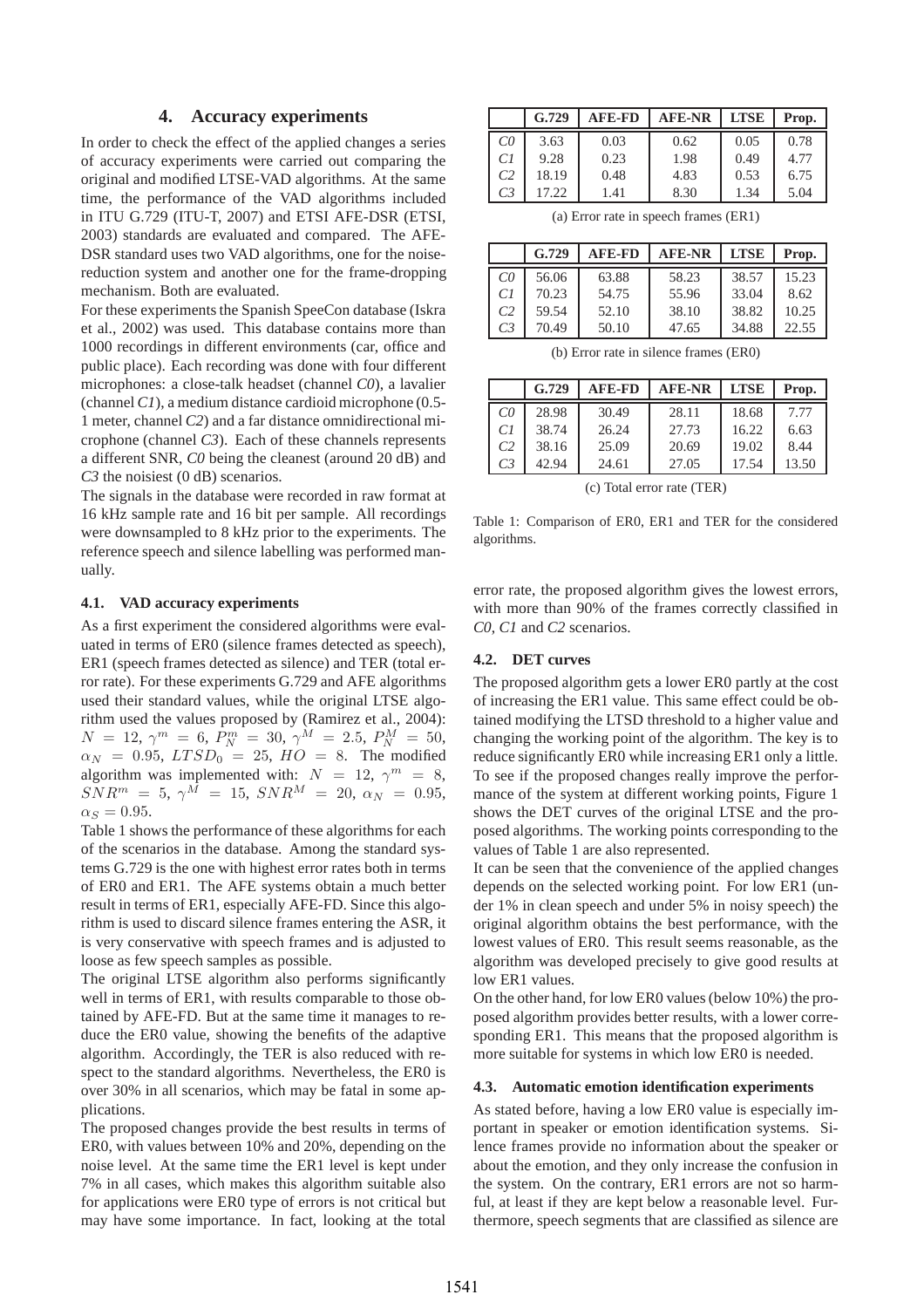

Figure 1: DET curves and working points of the considered algorithms for the four experimental scenarios.

likely to have low intensity or to be corrupted by the background noise. Therefore, discarding these frames can also make the identification system more robust. Of course, if the ER1 level increases too much, useful information will be lost.

In order to confirm whether the proposed changes are beneficial for this kind of systems or not, automatic emotion identification experiments were carried out using the *AIBO* emotional database (Batliner et al., 2006). This database contains approximately 18,000 recordings of 51 children while they were playing with the Sony-AIBO pet robot<sup>1</sup>. The data was collected in two different schools, *Mont* and *Ohm*, and the developers of the database suggest using the recordings from *Ohm* for the training and the ones from *Mont* for the testing phases. This way the speaker independence of the results is guaranteed.

According to the description given in (Batliner et al., 2006), five labellers assigned an emotional label to each *word* in the recordings. Afterwards, an heuristic algorithm was applied to these word-level annotations in order to obtain the final label for each recording. The database also provides a measure of the agreement among the labellers. Several recordings have an agreement below 50%, which means that less than 50% of the labels assigned to the words of those recordings agree with the final label estimated by the heuristic algorithm. We have considered that these sentences have uncertain emotional content, as not even humans reached to an agreement about the conveyed emotion.

|              | Anger            | <b>Emphatic</b>  | <b>Neutral</b>      | <b>Positive</b>  | <b>Total</b> |
|--------------|------------------|------------------|---------------------|------------------|--------------|
| <b>Train</b> | 424<br>$(6.0\%)$ | 630<br>$(9.0\%)$ | 5589<br>$(79, 4\%)$ | 398<br>$(5,7\%)$ | 7041         |
| <b>Test</b>  | 292<br>$(4,8\%)$ | 371<br>$(6.1\%)$ | 5377<br>(87,7%)     | 93<br>$(1.5\%)$  | 6133         |

Table 2: Distribution of the recordings in the *AIBO* database, once items with uncertain emotion were discarded.

Therefore, we decided to discard them for this experiment. At the end we got 13,174 recordings, representing four different emotional states: anger, emphatic, neutral and positive. The recordings are distributed as shown in Table 2. Although prosodic parametrizations have been traditionally used for the identification of emotions (Burkhardt and Sendlmeier, 2000; Banse and Scherer, 1996; Paeschke, 2004), some studies show that spectral information can also be useful for this task (Vlasenko et al., 2007; Kim et al., 2007; Casale et al., 2007). Hence, we decided to use both types of features and compare how the proposed changes affect to them. Therefore, two different parametrizations were defined:

- LFPC features (Nwe et al., 2003) and their first and second derivatives, as representative of spectral envelope information.
- Prosodic primitives, i.e., intonation and intensity curves, together with their first and second derivatives.

In both cases a new feature vector was extracted every

<sup>1</sup> http://support.sony-europe.com/aibo/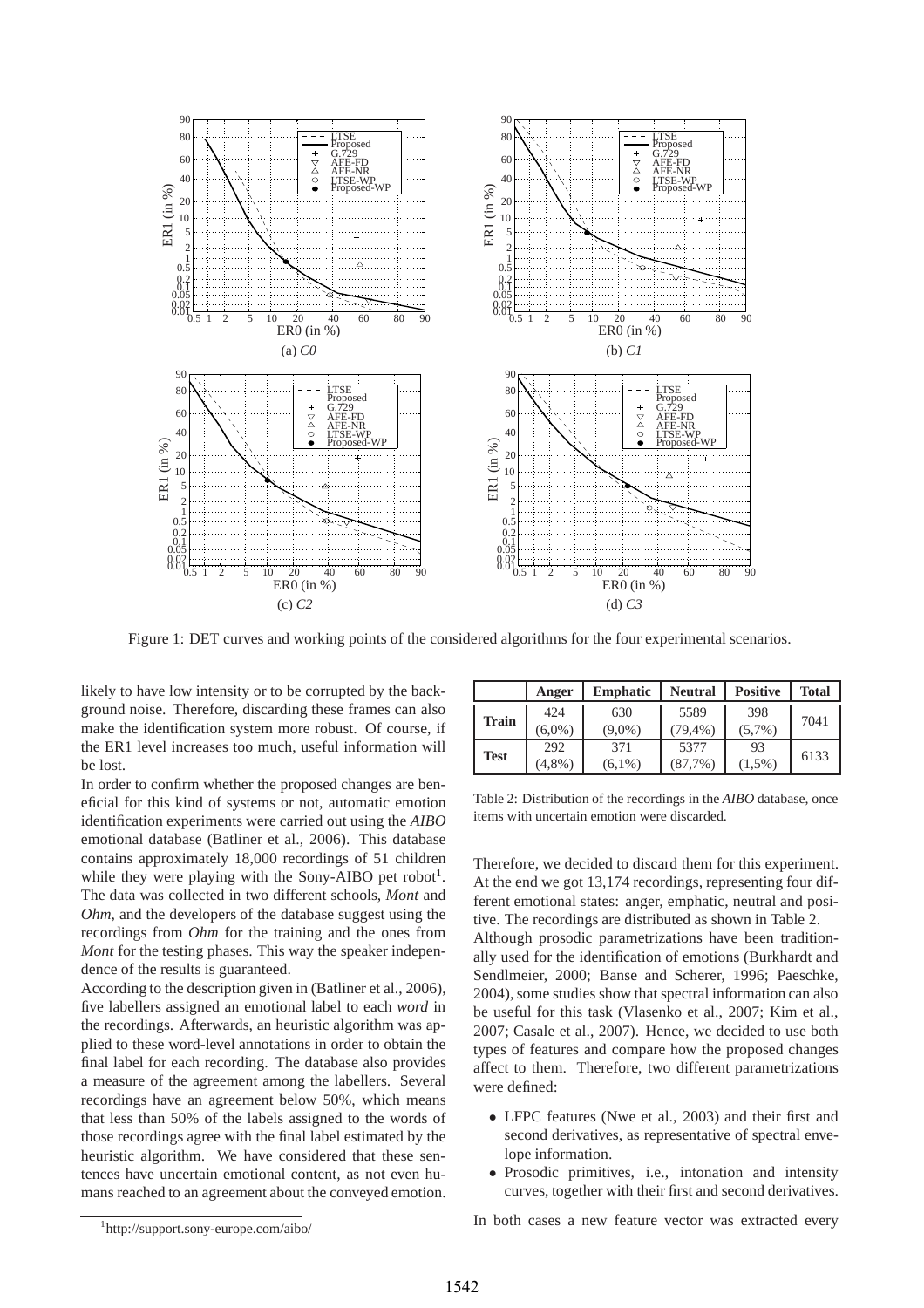10 ms. As the value of  $F_0$  is not defined for unvoiced frames, prosodic primitives were divided into two distinct streams, one for the voiced frames (parametrized with intonation and intensity features) and another one for the unvoiced frames (parametrized only with intensity features). For comparison purposes, LFPC features were also divided into voiced and unvoiced streams. 64 mixture Gaussian mixture models (GMM) (Paalanen et al., 2006) were used as classifiers in all cases.

As shown in Table 2, emotions are not balanced in the database, with most of the recordings being labelled as neutral. Therefore, the unweighted average recall (UAR) was used to measure the correct identification rate, instead of the more traditional weighted average recall (WAR) (i.e., accuracy).

$$
UAR = \frac{1}{N} \sum_{i=1}^{N} P_i = \frac{1}{N} \sum_{i=1}^{N} \frac{A_i}{M_i}
$$
 (11)

$$
WAR = \frac{\sum_{i=1}^{N} A_i}{\sum_{j=1}^{N} M_j} = \sum_{i=1}^{N} \frac{A_i \cdot M_i}{M_i \sum_{j=1}^{N} M_j} = \sum_{i=1}^{N} P_i \cdot \Pr\{c = i\}
$$
\n(12)

N

with N the number of emotions,  $P_i$  the accuracy for emotion  $i$ ,  $M_i$  the number of test recordings for this emotion and  $A_i$  the number of test recordings for emotion i that are correctly classified.  $Pr\{c = i\} = \frac{M_i}{\sum_{j=1}^{N} M_j}$  represents the *a priori* probability that a test recording belongs to class i. Therefore, WAR is equivalent to the weighted average of the accuracies of each emotion, using the *a priori* probabilities of the emotions as weighting factor. The measure provided by the UAR is more meaningful when the test examples are unbalanced, as it takes into account the fact that the most represented class is more likely to get higher accuracy.

Table 3 shows the results of these experiments, both for the original LTSE algorithm and for the modified version. As it can be seen, the modified VAD algorithm helps increasing the correct classification rate in all cases, but its effect is more noticeable in the unvoiced streams. Obviously, silence frames are unvoiced, so when these frames are detected as part of speech, they change the feature distribution of the unvoiced stream, increasing the confusion in the classifier. The lower ER0 of our algorithm helps preventing this effect, providing a higher identification rate. The improvement in the emotion classification with voiced frames can be due to the increase in the ER1. In most cases, the speech frames that are discarded by the VAD algorithm have a very low intensity, and are probably corrupted by the background noise. Therefore, a moderate increase in the ER1 also helps making the models more robust.

#### **5. Conclusions**

Usually, VAD algorithms are designed to have very low ER1 errors, i.e., to misclassify as few speech frames as possible, even though that means that as much as 30% of the silence frames are not detected. This design is the most suitable for applications in which the linguistic message should

|             | <b>LFPC-V</b> | <b>LFPC-UV</b> | <b>PP-V</b> | <b>PP-UV</b> |
|-------------|---------------|----------------|-------------|--------------|
| <b>LTSE</b> | 57.7          | 50.2           | 49.4        | 42.1         |
| Prop.       | 58.9          | 54.0           | 50.0        | 44.1         |

Table 3: Emotion identification results using the original and modified LTSE-VAD algorithms. Values represent UAR in percentage.

be kept at all costs (e.g., ASR). However, there are some applications in which the important information is on the acoustic characteristics, and not on the message. Speaker recognition or emotion identification are good examples of these. For this kind of applications, using silence frames during the modelling and identification steps results in an increase of the error rate. Therefore, achieving a low ER0 is necessary. Furthermore, a moderately higher ER1 may also improve the results, as the speech frames that will be detected as silence will probably have a very low intensity or will be corrupted by noise.

We have proposed some changes to the LTSE-VAD algorithm presented in (Ramirez et al., 2004), so that the VAD decision takes into account the SNR of the signal, and not only the background noise level. Silence and speech detection experiments have shown that the proposed algorithm achieves a lower ER0, while maintaining a reasonably low ER1 at the same time, even in noisy environments. Furthermore, taking into account both the speech and silence misclassification, the proposed algorithm gets the lowest TER levels among all the algorithms considered.

In order to confirm that the modified algorithm does indeed provide a better framework for emotion or speaker recognition tasks, a series of automatic emotion identification experiments have been conducted. Results show a significant increase in the correct classification rate when unvoiced frames are used, and a moderate increase when using voiced frames.

### **6. Acknowledgements**

The work presented in this paper has been partially funded by the Spanish Government under grant TEC2009-14094- C04-02 (BUCEADOR project) and by the Basque Government under grant IE09-262 (BERBATEK project).

#### **7. References**

- 3GPP2. 2004. *Enhanced Variable Rate Codec, Speech Service Option 3 for Wideband Spread Spectrum Digital Systems*.
- Rainer Banse and Klaus R. Scherer. 1996. Acoustic profiles in vocal emotion expression. *Journal of Personality and Social Pathology*, 70(3):614–636.
- Anton Batliner, Stefan Steidl, Bjrn Schuller, Dino Seppi, Kornel Laskowski, Thurid Vogt, Laurence Devillers, Laurence Vidrascu, Noam Amir, Loic Kessous, and Vered Aharonson. 2006. Combining efforts for improving automatic classification of emotional user states. In *Information Society - Language TechnologiesConference (IS-LTC)*, pages 240–245, Ljubljana (Slovenia).
- Felix Burkhardt and Walter F. Sendlmeier. 2000. Verification of acoustical correlates of emotional speech using